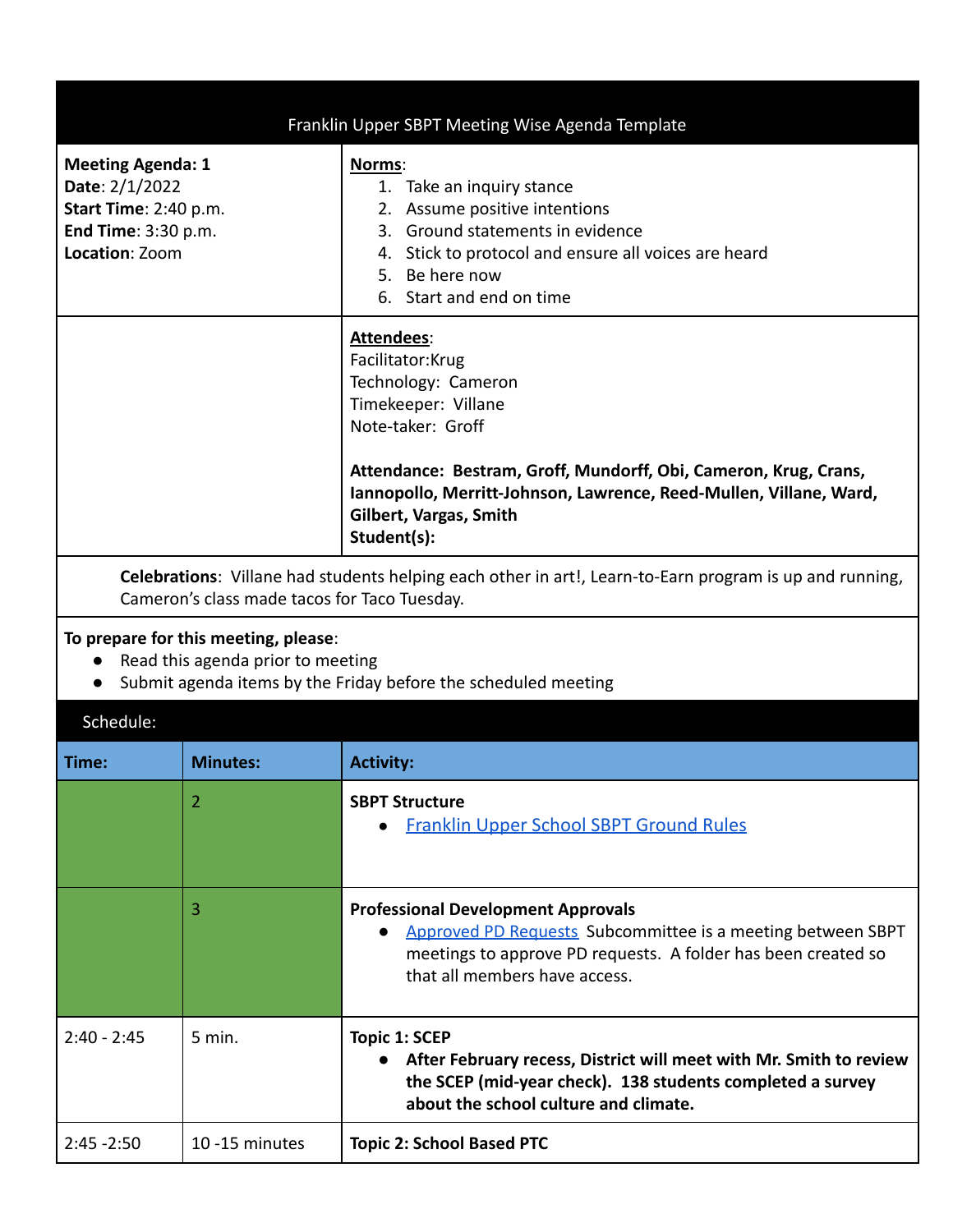|               |        | Feedback: Attendance was disappointing. Teachers should be<br>assigned co-host so that they can move between breakout<br>rooms. More support for the counselors. No information from<br>the district has been shared about the availability of in-person<br>PTCs.                                                                                                                                                                                                                                                                                                          |
|---------------|--------|----------------------------------------------------------------------------------------------------------------------------------------------------------------------------------------------------------------------------------------------------------------------------------------------------------------------------------------------------------------------------------------------------------------------------------------------------------------------------------------------------------------------------------------------------------------------------|
| $2:50-2:55$   | 5 mins | Topic 3: Multi-tiered Support System Plan<br>Has the plan been approved? TBD<br>When will the plan be presented to SBPT? Yes, when available.<br>Everything is on hold. No network liaison has been assigned.<br>The focus has been on the elementary level. We need a<br>data-collection system, which is not provided at the district level.<br>This is a work-in-progress.                                                                                                                                                                                              |
| $2:55-3:00$   | 7 min  | Topic 4: Clubs:<br><b>Clubs 2021-2022</b><br>The following clubs were approved: Yearbook Club (RTA), World<br>Cultures, Taekwondo, Rise Fitness & Wellness, Outdoor,<br>Greenhouse, Anime & SCP, Senior Class/Government (RTA), SEAM,<br>Robotics.<br>SBPT will follow-up with advisors to determine meeting times and<br>tentative budget (Rotoli to send out an email.)<br>List of Clubs should be on the School Website (Krug)                                                                                                                                          |
| 3:00-3:05     | 3 min  | Topic 5: PD Half-Days<br>Next half day is 3/4/22!<br>SEL Sub-committee will develop agenda/activities.                                                                                                                                                                                                                                                                                                                                                                                                                                                                     |
| $3:05 - 3:10$ | 5 min  | <b>Topic 6: Marking Period Recovery</b><br>136 Students completed OCR classes and qualified for the Regents<br>exemption.<br>Students have the opportunity to complete marking period recovery for<br>Marking Period 1 and Marking Period 2. Tuesday/Thursdays (2:30-4:30)<br>and Saturdays (9:00-12:00). 10-12 students were able to recover credit<br>using grades from 20-21 and 21-22. It was interesting that students<br>performed better in the 2nd semester (in-person) vs. 1st semester<br>(virtual) last year. Mr. Smith's email provided links to student data. |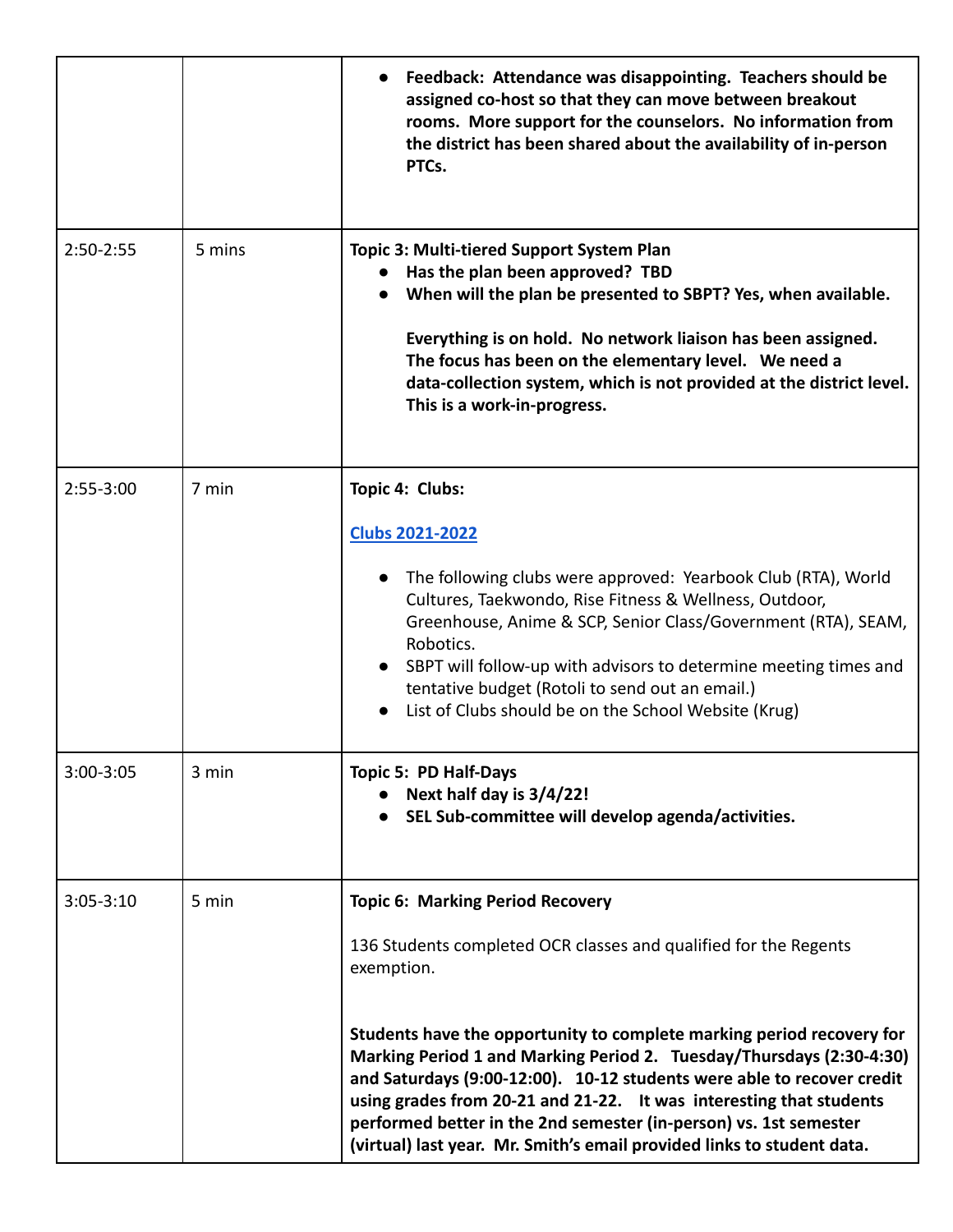|               |        | Teachers are concerned about holding students accountable for the<br>work. The marking period recovery should reflect the rigor of the<br>course and should show that students met the course standards. It's<br>important that students attend the class and are passing while they are<br>participating in marking period recovery.                                                                                                                                                                                         |
|---------------|--------|-------------------------------------------------------------------------------------------------------------------------------------------------------------------------------------------------------------------------------------------------------------------------------------------------------------------------------------------------------------------------------------------------------------------------------------------------------------------------------------------------------------------------------|
| $3:10-3:15$   | 5 min  | <b>Topic 7: After School Tutoring/Programs</b>                                                                                                                                                                                                                                                                                                                                                                                                                                                                                |
|               |        | T/R 2:30-4:30 (Focus is on students who need to finish an OCR<br>class to earn the exam exemption.)                                                                                                                                                                                                                                                                                                                                                                                                                           |
|               | 10 min | Topic 8: SEL                                                                                                                                                                                                                                                                                                                                                                                                                                                                                                                  |
| $3:15 - 3:25$ |        | The staff sel committee has been working on a school-wide expectation<br>/ culture building program (submitted for SBPT approval). This program<br>was developed from previous staff conversations about SEL.                                                                                                                                                                                                                                                                                                                 |
|               |        | <b>PEAK Link -</b><br>https://docs.google.com/presentation/d/12Ul2Lhr9Q0DiGJoRnDYRDM<br>nMA5nicfEmec6Hr5ziTrs/edit?usp=sharing                                                                                                                                                                                                                                                                                                                                                                                                |
|               |        | SBPT reviewed the SEL Committee proposal and wholeheartedly<br>support the building of climate and community in the school. There<br>was a question about whether the activities would be pre-planned so<br>that teachers have the opportunity to plan and review (at least one<br>week in advance). The teacher constituency would like to put out the<br>plan and get support from the teachers before SBPT approval. It is also<br>important that Franklin Upper has its own program (not adopted from<br>Franklin Lower). |
|               |        | Thank you and Kudos to the SEL committee for their work on this<br>program.                                                                                                                                                                                                                                                                                                                                                                                                                                                   |
|               |        | Future plans include having a staff member assigned to coordinate and<br>support SEL activities.                                                                                                                                                                                                                                                                                                                                                                                                                              |
| $3:15-3:20$   | 5 min  | <b>Topic 8: Parent Report</b>                                                                                                                                                                                                                                                                                                                                                                                                                                                                                                 |
|               |        | Parent Report Re: SBPT Meeting                                                                                                                                                                                                                                                                                                                                                                                                                                                                                                |
|               |        | February 1, 2022                                                                                                                                                                                                                                                                                                                                                                                                                                                                                                              |
|               |        | I.<br>Padres Comprometidos/Engaged Parents                                                                                                                                                                                                                                                                                                                                                                                                                                                                                    |
|               |        | Parent training took place on 1/31/22 & 2/7/22                                                                                                                                                                                                                                                                                                                                                                                                                                                                                |
|               |        | Topics/Presenters:<br>o Funding Provisions that Affect Your School/                                                                                                                                                                                                                                                                                                                                                                                                                                                           |